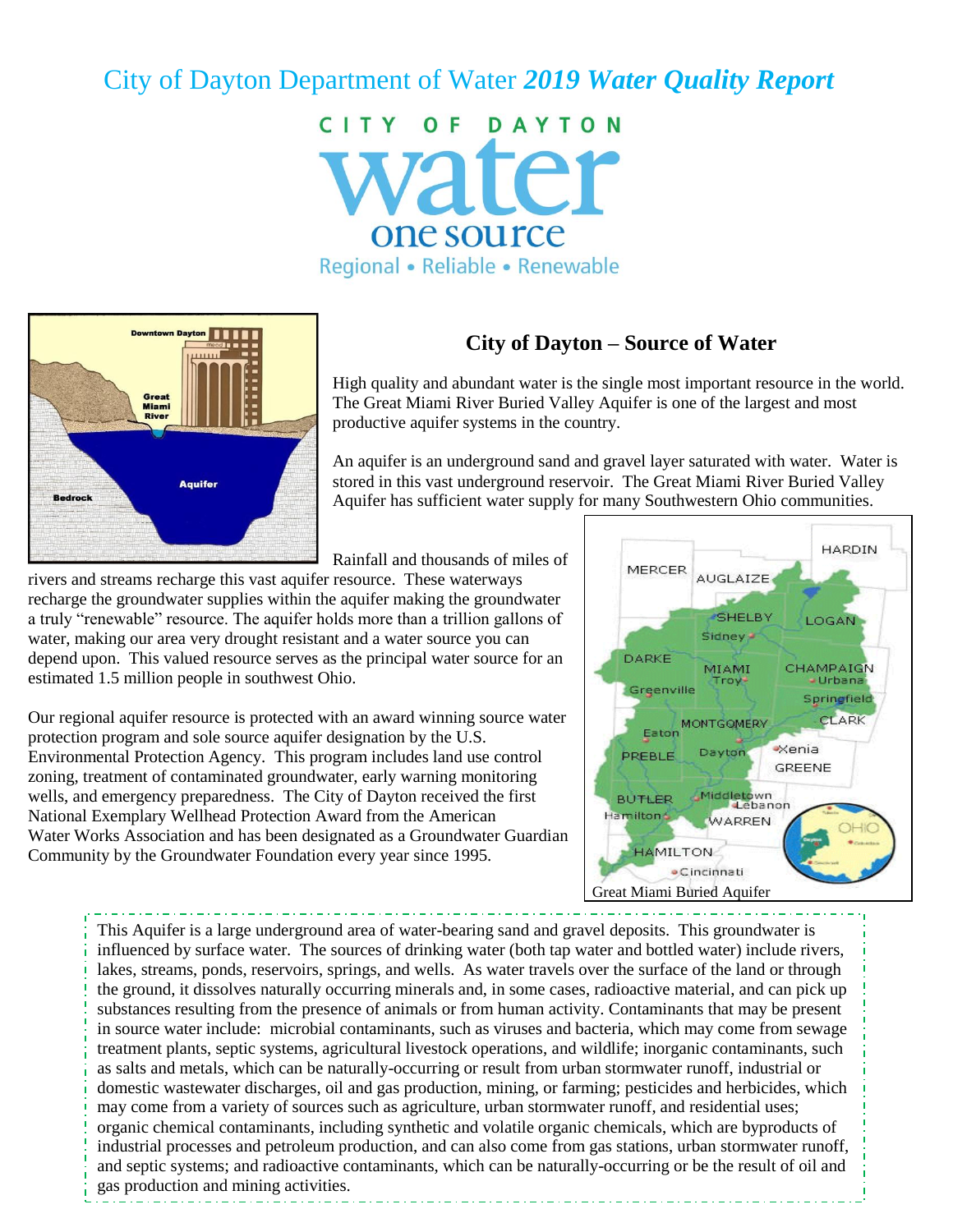

The City of Dayton Water Department treats and pumps drinking water to over 400,000 people in Montgomery County and part of Greene County. Water is supplied to water treatment plants by the Miami and the Mad River Well Fields. Wells pump groundwater from the Great Miami River Buried Valley Aquifer. Dayton uses recharge lagoons to help maintain the water table and allow large wells to efficiently pump water to the water plants. Dayton has approximately 110 production wells. Each of these large wells can pump from one to four million gallons per day.

## **Water Treatment Process**

Dayton's water treatment plants use conventional lime (calcium oxide) softening processes. After softening, the pH of the water is adjusted using carbon dioxide. The water is fluoridated and then later disinfected using with chlorine. Rapid sand filtration is the final step in the water treatment process. Dayton's Ottawa Water Plant and Miami Water Plant have rated treatment capacities of 96 million gallons of water per day (for each plant). In 2019, Dayton treated and pumped approximately to 23.3 billion gallons of water.



Drinking water, including bottled water, may reasonably be expected to contain at least small amounts of some contaminants. The presence of contaminants does not necessarily indicate that water poses a health risk. In order to ensure that tap water is safe to drink, USEPA prescribes regulations which limit the amount of certain contaminants in water provided by public water systems. Food and Drug Administration regulations establish limits for contaminants in bottled water which shall provide the same protection for public health. More information about contaminants and potential health effects can be obtained by calling the Environmental Protection Agency's Safe Drinking Water Hotline (800-426-4791).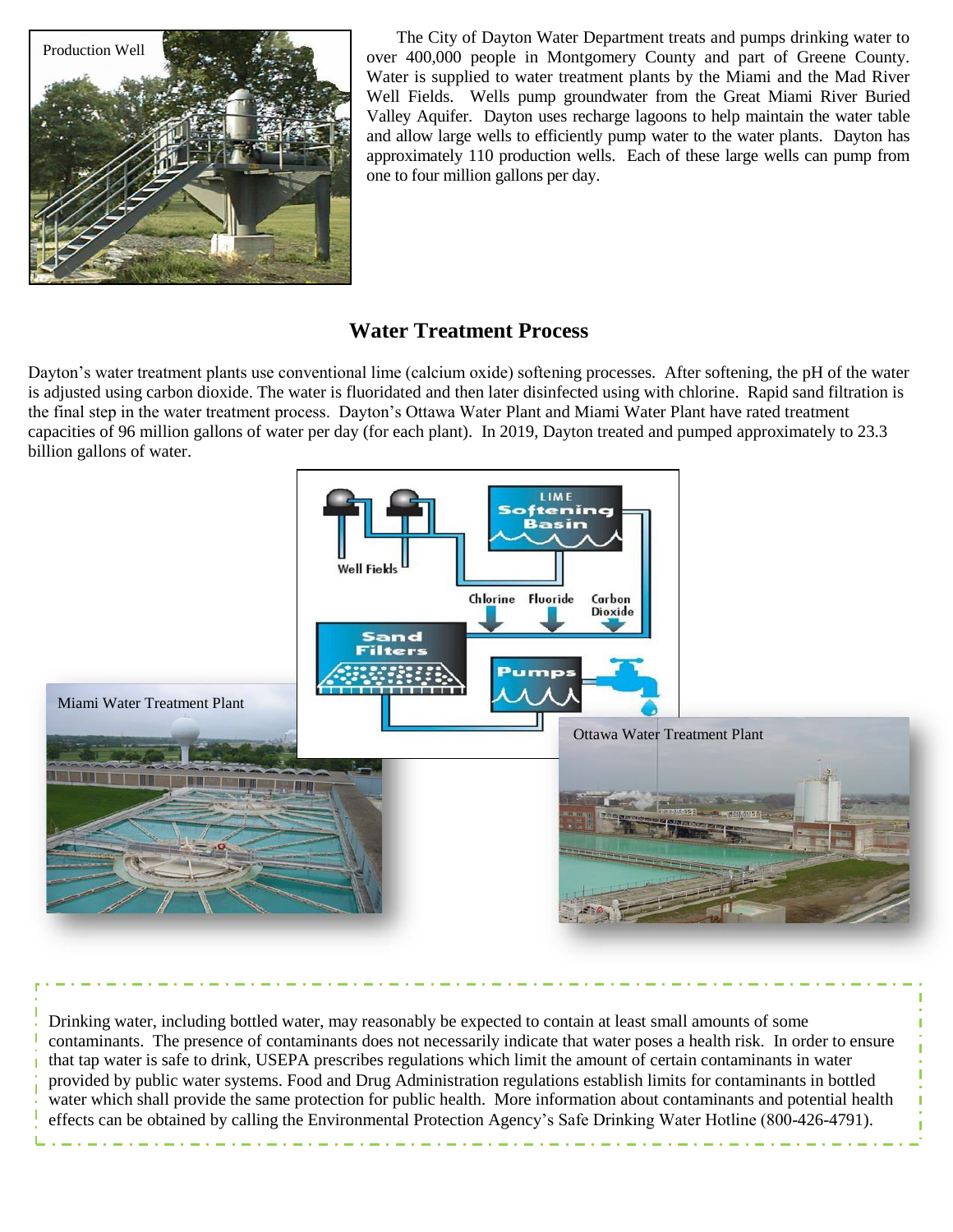# City of Dayton Department of Water **2019 Water Quality Report**

*We are proud to report that the City of Dayton complied with all MCL\* standards for drinking water during* **2019.**

| 2019 Report                                                                                                                                                                                                                               |                                    |                           | <b>Miami Plant</b>   |                                     |                |      | <b>Ottawa Plant</b> |                                                     |                |      | <b>Typical Source of Contaminants</b>                                                                                            |
|-------------------------------------------------------------------------------------------------------------------------------------------------------------------------------------------------------------------------------------------|------------------------------------|---------------------------|----------------------|-------------------------------------|----------------|------|---------------------|-----------------------------------------------------|----------------|------|----------------------------------------------------------------------------------------------------------------------------------|
| <b>Regulated Substance</b>                                                                                                                                                                                                                | <b>Maximum Allowed</b><br>$(MCL*)$ | <b>Ideal Goals (MCLG)</b> | <b>Highest Level</b> | <b>Range of Detection Violation</b> |                | Year |                     | <b>Highest Level   Range of Detection Violation</b> |                | Year |                                                                                                                                  |
| <b>Sampled</b><br><b>Sampled</b><br><b>Detected</b><br><b>Detected</b><br><b>Regulated at the Treatment Plant</b>                                                                                                                         |                                    |                           |                      |                                     |                |      |                     |                                                     |                |      |                                                                                                                                  |
| Fluoride (ppm)                                                                                                                                                                                                                            | $\overline{A}$                     |                           | 1.01                 | $0.81 - 1.04$                       | N <sub>0</sub> | 2019 | 0.99                | $0.20 - 1.29$                                       | No             | 2019 | Erosion of natural deposits; Water additive which<br>promotes strong teeth; Discharge from fertilizer<br>and aluminum factories. |
| Nitrate (ppm)                                                                                                                                                                                                                             | 10                                 | 10                        | 0.88                 | $0.24 - 0.88$                       | N <sub>o</sub> | 2019 | 1.90                | $0.96 - 1.90$                                       | N <sub>o</sub> | 2019 | Runoff from fertilizer use; Leaching from septic<br>tanks, sewage; Erosion of natural deposits.                                  |
| <b>Turbidity (NTU)</b>                                                                                                                                                                                                                    | $TT = 1$                           | N/A                       | 0.52                 | $0.01 - 0.52$                       | N <sub>o</sub> | 2019 | 0.41                | $0.01 - 0.41$                                       | N <sub>o</sub> | 2019 | Lime softening residuals; Soil runoff.                                                                                           |
|                                                                                                                                                                                                                                           | $TT:$ > 95% must be < 0.3          |                           | $99.7\% < 0.3^1$     |                                     |                |      | $99.7\% < 0.31$     |                                                     |                |      |                                                                                                                                  |
| Total Organic Carbon (TOC) (ppm)                                                                                                                                                                                                          | TT                                 | N/A                       | $0.61^2$             | $0.53 - 0.75$                       | N <sub>0</sub> | 2019 | 0.49 <sup>2</sup>   | $0.43 - 0.56$                                       | N <sub>o</sub> | 2019 | Naturally present in the environment.                                                                                            |
| Barium (ppm)                                                                                                                                                                                                                              | 2                                  | $\overline{2}$            | 0.032                | N/A                                 | N <sub>o</sub> | 2019 | 0.043               | N/A                                                 | N <sub>o</sub> | 2019 | Discharge from metal refineries; Erosion of<br>natural deposits.                                                                 |
| <b>Regulated at the Customer's Tap</b>                                                                                                                                                                                                    |                                    |                           |                      |                                     |                |      |                     |                                                     |                |      |                                                                                                                                  |
| Lead (ppb)                                                                                                                                                                                                                                | $AL = 15$                          | $\Omega$                  | 4.8                  | No samples $>$ AL<br>$ND - 13.9$    | <b>No</b>      | 2017 | 4.8                 | No samples $>$ AL<br>$ND - 13.9$                    | <b>No</b>      | 2017 | Corrosion of household plumbing materials;<br>Erosion of natural deposits.                                                       |
| Copper (ppm)                                                                                                                                                                                                                              | $AL = 1.3$                         | 1.3                       | 0.042                | No samples $>AL$<br>$ND - 0.82$     | N <sub>o</sub> | 2017 | 0.042               | No samples >AL<br>$ND - 0.82$                       | No.            | 2017 |                                                                                                                                  |
| 90% of samples were less than 4.8 ppb for lead and less than 0.042 ppm for copper. Lead and copper were not detected in most of the water samples. Results from samples collected in 2017.<br><b>Regulated in the Distribution System</b> |                                    |                           |                      |                                     |                |      |                     |                                                     |                |      |                                                                                                                                  |
| Trihalomethanes (THMs) (ppb)                                                                                                                                                                                                              | $80^{3}$                           | N/A                       | $31.2^3$             | 14.3-40.9                           | N <sub>o</sub> | 2019 | 31.21 <sup>3</sup>  | 14.3-40.9                                           | N <sub>o</sub> | 2019 | By-product of drinking water chlorination.                                                                                       |
| Haloacetic Acids (HAA5s) (ppb)                                                                                                                                                                                                            | $60^{3}$                           | N/A                       | 3.9 <sup>3</sup>     | $ND-6.9$                            | <b>No</b>      | 2019 | $3.9^{3}$           | $ND-6.9$                                            | No.            | 2019 | By-product of drinking water chlorination.                                                                                       |
| Chlorine (ppm)                                                                                                                                                                                                                            | $MRDL = 4$                         | $MRDLG = 4$               | 1.25 <sup>4</sup>    | 1.19-1.30                           | N <sub>0</sub> | 2019 | 1.25 <sup>4</sup>   | 1.19-1.30                                           | N <sub>o</sub> | 2019 | Water additive used to control microbes.                                                                                         |
| Unregulated Compounds - concentration in ppb & ppm (average and range are shown for water plant effluent samples)                                                                                                                         |                                    |                           |                      |                                     |                |      |                     |                                                     |                |      |                                                                                                                                  |
| Bromodichloromethane (ppb)                                                                                                                                                                                                                | N/A                                | N/A                       | 1.74                 | $1.68 - 1.80$                       | N/A            | 2019 | 1.80                | $1.65 - 1.94$                                       | N/A            | 2019 | By-products of drinking water chlorination.                                                                                      |
| <b>Bromoform</b> (ppb)                                                                                                                                                                                                                    | N/A                                | N/A                       | 0.54                 | $0.46 - 0.63$                       | N/A            | 2019 | <b>ND</b>           | $ND-0.48$                                           | N/A            | 2019 |                                                                                                                                  |
| Chloroform (ppb)                                                                                                                                                                                                                          | N/A                                | N/A                       | 1.04                 | $1.01 - 1.06$                       | N/A            | 2019 | 1.33                | $1.15 - 1.52$                                       | N/A            | 2019 |                                                                                                                                  |
| Dibromochloromethane (ppb)                                                                                                                                                                                                                | N/A                                | N/A                       | 1.91                 | 1.74-2.08                           | N/A            | 2019 | 1.72                | 1.70-1.75                                           | N/A            | 2019 |                                                                                                                                  |
| Perfluorooctanoic Acid (ppt)                                                                                                                                                                                                              | N/A                                | N/A                       | <b>ND</b>            | $\rm ND$                            | N/A            | 2019 | 3.53                | ND-5.14                                             | N/A            | 2019 |                                                                                                                                  |
| Perfluorooctanesulfonic Acid (ppt)                                                                                                                                                                                                        | N/A                                | N/A                       | <b>ND</b>            | ND                                  | N/A            | 2019 | 9.02                | ND-12.7                                             | N/A            | 2019 |                                                                                                                                  |
| 2-methoxyethanol(UCMR4) (ppb)                                                                                                                                                                                                             | N/A                                | N/A                       | 15.9                 | 15.9-15.9                           | N/A            | 2018 | 10.1                | $10.1 - 10.1$                                       | N/A            | 2018 | These contaminants were detected during                                                                                          |
| HAA5 (UCMR4) (ppb)                                                                                                                                                                                                                        | N/A                                | N/A                       | 5.84                 | $3.7 - 10.4$                        | N/A            | 2018 | 5.84                | 3.69-10.44                                          | N/A            | 2018 | Unregulated Contaminant monitoring. Additional<br>contaminants were monitored and not detected.                                  |
| HAA6Br (UCMR4) (ppb)                                                                                                                                                                                                                      | N/A                                | N/A                       | 6.81                 | $2.9 - 11.8$                        | N/A            | 2018 | 6.81                | 2.86-11.83                                          | N/A            | 2018 | For additional information please call                                                                                           |
| HAA9 (UCMR4) (ppb)                                                                                                                                                                                                                        | N/A                                | N/A                       | 10.33                | 5.9-17.5                            | N/A            | 2018 | 10.33               | 5.89-17.49                                          | N/A            | 2018 | $(937)$ 333-6093                                                                                                                 |

**1** Dayton complied with requirements for every month in 2019. Turbidity is a measure of the cloudiness of water and is an indication of the effectiveness of our filtration system. The turbidity limit set by the EPA is 0.3 NTU in 95% of the daily samples and shall not exceed 1 NTU at any time. As reported above, the City of Dayton's highest recorded turbidity result for **2019** at **Miami Plant** was 0.52 NTU and lowest monthly percentage of samples meeting the turbidity limits was **99.7%**, and at **Ottawa Treatment Plant** was 0.41 NTU and lowest monthly percentage of samples meeting the turbidity limits was **99.7%.**

**2** Dayton complied with alternate compliance criteria for TOC regulations under the D/DBP Rule. The level reported is "average".

**3** Highest running annual average.

**4** Highest running quarterly average

**5** In 2019 1 distribution sample was positive for coliform bacteria. There were 1,504 samples analyzed. The highest level detected was 0.8% positive for coliform bacteria for the month.

**\*MCL** = Maximum Contaminant Level – The highest level of a contaminant that is allowed in drinking water. MCLs are set as close to the MCLGs as feasible using the best available treatment technology.

**MCLG** = Maximum Contaminant Level Goal – The level of a contaminant in drinking water below which there is no known or expected risk to health. MCLGs allow for a margin of safety.  $NTU = Nephelometric Turbidity Units (measure of "cloudiness")$ 

**MRDL =** Maximum Residual Disinfectant Level – The highest level of a disinfectant allowed in drinking water. There is convincing evidence that addition of a disinfectant is necessary for control of microbial contaminants.

**MRDLG =** Maximum Residual Disinfectant Level Goal – The level of drinking water disinfectant below which there is no known or expected risk to health. MRDLGs do not reflect the benefits of the use of disinfectants to control microbial contaminants.

**TT =** Treatment Technique – A required process intended to reduce the level of a contaminant in drinking water.

**AL** = Action Level – The concentration of a contaminant which, if exceeded, triggers treatment or other requirements for a water system.

**pCi/l** = picocuries per liter (a measureof radioactivity) **ppm** = parts per million **ppb** = parts per billion **N/A** = Not applicable **>** greater than **<** less than **ND** = Not detected